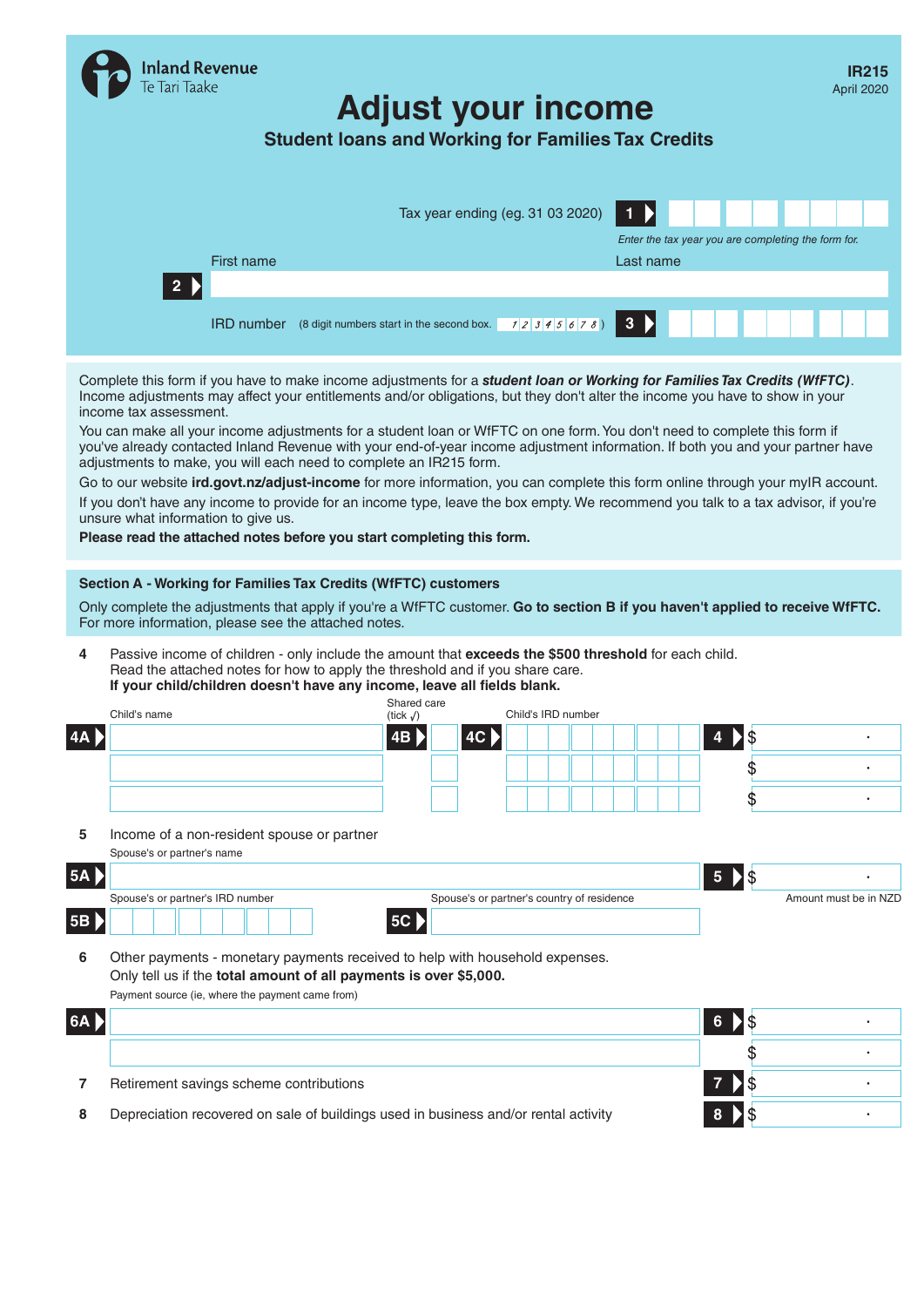# **Section B - All customers**

Only complete the adjustments that **apply to you. Go to section C if you don't have any adjustments to make.** For more information, please see the attached notes.

- **9** Distributions from trusts not beneficiary income **9**
- **10** Employer-provided motor vehicles when salary is exchanged for private use
- **11** Vouchers and other short-term charge facilities provided by your employer, ie, business charge accounts and credit cards used for private purchases. A threshold applies, please see the attached notes for details.
- **12** Non-locked-in portfolio investment entities (PIE) **12**
- **13** Certain pensions and annuities show 50% of the amount received **13**
- **14** Distributions from retirement saving schemes or superannuation schemes **14**
- **15** Tax-exempt overseas pensions **15**
- **16** Tax-exempt income **16**
- **17** Income from a retirement savings or superannuation scheme PIE declared in your tax return **17**

# **Section C - Business activities**

The following adjustments apply if you are self-employed, are a settlor of a trust, or have investment or rental interests. **Only complete the adjustments that apply to you.** For more information, please see the attached notes.

- **18** Attributable trustee income **18**
- **19** Attributable fringe benefits **19**
- **20** Loss(es) that were offset against income from another activity **20**
- **21** Income equalisation main scheme deposits **21**

## **Income equalisation main scheme refunds**

- **22A** Working for Families Tax Credits customers show the income equalisation refund (less interest) for deposits made on or after 1 April 2011
- **22B** Student loan borrowers show the amount of income equalisation refund (less interest) for deposits made on or after 1 April 2014 **22B**

# **Attributed income of a major shareholder in a close company**

- **23** Company's net total income (gross income less expenses) for the company's income year **23**
- **24** Percentage of shares you held in the company on the last day of the company's income year **24 %**
- **25** Total dividends paid by the company for the company's income year **25**

# **Attributed dependent child/children's income of a major shareholder in a close company - Working for Families Tax Credit customers only**

- **26** Company's net total income (gross income less expenses) for the company's income year **26**
- **27** Percentage of shares your dependent child/children held in the company on the last day of the company's income year **<sup>27</sup> %**
- **28** Total dividends paid by the company for the company's income year **28**

# **We'll calculate your income adjustment for you**

| The information provided in this adjustment form<br>is true and correct. | Signature                                                                                                      | Date |  |
|--------------------------------------------------------------------------|----------------------------------------------------------------------------------------------------------------|------|--|
|                                                                          | Send your completed adjustment form to: Inland Revenue, PO Box 39090, Wellington Mail Centre, Lower Hutt 5045. |      |  |

**Keep a copy for your records.**

|                 | $9 \mid $$                           |                       |
|-----------------|--------------------------------------|-----------------------|
|                 | $10 \overline{\smash{\big)}\,}$ \$   |                       |
|                 | 11                                   |                       |
|                 | $12 \overline{\smash{\big)}\, \$}$   |                       |
| $\overline{13}$ | <b>1\$</b>                           |                       |
|                 | $14 \overline{\smash{\big)}\,}$ \$   |                       |
|                 | $15$ $\overline{\smash{\big\}}\,$ \$ |                       |
|                 |                                      | Amount must be in NZD |
|                 | 16 > \$                              |                       |
| 1               | $\dot{\$}$                           |                       |

| $18$ $\sqrt{ }$                      |  |
|--------------------------------------|--|
| $19 \big)$ \$                        |  |
| $20$ $\overline{\smash{\big)}\,}$ \$ |  |
| 17\$<br>21                           |  |



| $\mathfrak{F}$<br>23     |   |
|--------------------------|---|
| 24                       | % |
| $\mathsf{\hat{S}}$<br>25 |   |

| 26 > \$   |               |
|-----------|---------------|
| 27        | $\frac{1}{2}$ |
| 28<br>1\$ |               |



**OFFICE USE ONLY 29** *Correspondence indicator* **RESET FORM Correspondence indicator RESET FORM**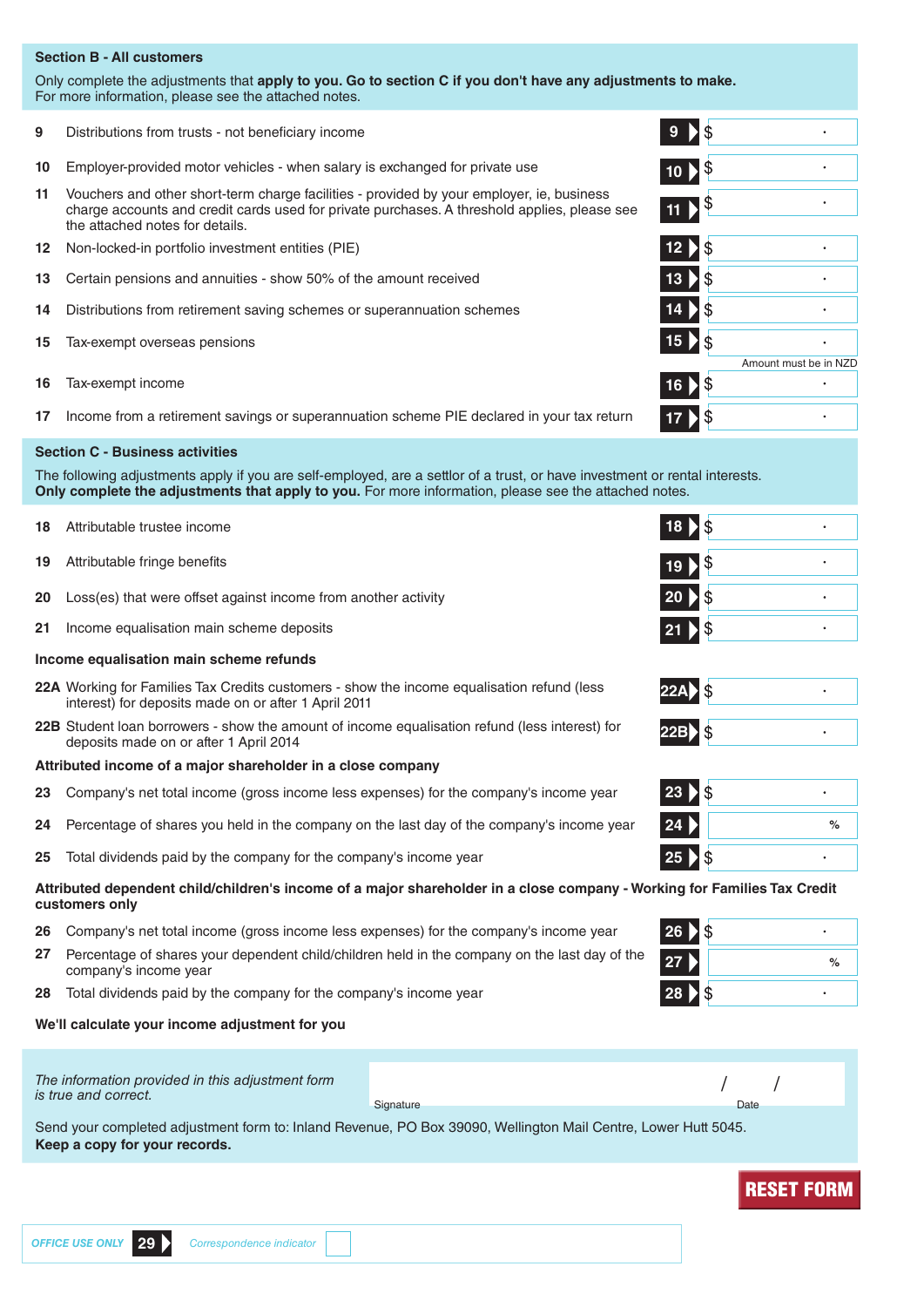# **Notes to help you complete the Adjust your income - IR215 form - 2015 onwards**

For more information and for assistance with completing the form for 2014 and prior years, go to **ird.govt.nz/adjust-income**

#### **4 Passive income of children**

Passive income includes interest, dividends, beneficiary income and rents. For a complete list of income types, go to **ird.govt.nz/income-types** If your child/ children received more than \$500 of passive income during the year, enter the amount over \$500 at Question 4. If you share care of a child/children, divide the amount above \$500 equally between yourself and the other caregiver(s).

*Example: Mary is the principal caregiver for two children, Jane and Mark, and receives WfFTC. Jane receives \$900 interest and Mark receives \$200 interest. Mary will have to add the amount over \$500 (\$400) of Jane's interest to her family income for WfFTC. Because Mark's interest is under \$500, Mary doesn't need to tell us about it.*

#### **5 Income of non-resident spouse**

If your spouse, civil union or de facto partner isn't a New Zealand tax resident, we require their foreign-sourced income to be included as part of your family income for WfFTC. Enter the total amount of their income, in NZ dollars, in Question 5. We may ask you to confirm details of their income. If you need more information about tax residency in New Zealand, please go to **ird.govt.nz/tax-residency**

### **6 Other payments - monetary payments received to help with household expenses**

You and your spouse or partner may receive monetary payments from another person or entity to help out with your family's household expenses. If these payments add up to more than \$5,000 in a year, you need to tell us.

*Example: Jill's parents give her \$100 a week towards her mortgage payments. The total amount over the year is \$5,200. Because it's over \$5,000, Jill enters \$5,200 at Question 6. If the amount Jill received was \$5,000 or less, Jill would leave Question 6 blank.*

Other payments are extra payments you generally receive from family or friends, to help with mortgage or other household expenses, eg, payments towards groceries, power or phone bills. It's not your income, which you pay tax on. They can be paid to you or direct to a bank, service provider or agency on your behalf.

### **7 Retirement savings scheme contributions**

If a contribution is made to your retirement savings scheme on your behalf from which retirement scheme contribution tax has been withheld and you included that contribution in your tax return, enter the amount at Question 7. This may alter your WfFTC entitlement.

## **8 Depreciation recovered on sale of building used in businessand/or rental activity**

If you sold a building in the past year, show the amount of depreciation you've claimed for it in income years before 2004, unless the business income was a loss in the year the depreciation was claimed.

*Example: In this tax year Ben sold his commercial rental property. He recovered \$100,000 depreciation from the sale.*

*Ben claimed \$60,000 depreciation in 2003 and earlier tax year's, and \$40,000 between 2004 and 2011. He can adjust this years Working for Families income by \$60,000 for the depreciation he claimed before 2004. Ben enters \$60,000 at Question 8.*

#### **9 Distributions from a trust - not beneficiary income**

If you received a distribution from a trust that wasn't beneficiary income, and you are not the settlor of the trust, it generally counts as income for student loans and WfFTC. Include the distribution at Question 9.

*Example: Matt is a beneficiary of a family trust that has a cash PIE investment. He receives a \$2,000 distribution which he doesn't need to include in his*  tax return because the trust income was not taxable. Matt will have to include an adjustment for \$2,000 for his student loan and WfFTC income by entering *\$2,000 at Question 9.*

#### **10 Employer-provided motor vehicles - when salary is exchanged for private use**

If you agreed to a lower salary in exchange for private use of an employer-provided motor vehicle, we consider the amount of salary you would have received without this arrangement as income for student loan and WfFTC purposes. Include the amount exchanged at Question 10.

Don't include the value if the use of the vehicle is just part of the job.

*Example: Erin's employer offered her use of the work car and a \$50,000 salary or a \$58,000 salary and no private use of the work car. Erin chose to have use of the work car instead of the additional \$8,000 salary, so she includes this as income for student loans and WfFTC.*

# **11 Vouchers and other short-term charge facilities - provided by your employer**

If your employer provides a short-term charge facility, eg, a pre-loaded gift card, voucher, charge account or company credit card for your own use, we may consider the amount to be part of your income for student loans and WfFTC. It depends on the total value for the year.

You only need to tell us if the total amount of all cards, accounts and vouchers goes over the smaller of the following thresholds:

• \$1,200 if your salary or wages are \$24,000 or more

• 5% of your salary or wages if you earn less than \$24,000 a year.

If above the threshold, you'll also need to add the FBT your employer(s) pay on this benefit.

|        |  | - |                 |  |
|--------|--|---|-----------------|--|
| Amount |  |   | Enter at Box 11 |  |

## **12 Non-locked-in portfolio investment entities (PIE)**

Enter the amount of:

• income attributed from a PIE that gives you ready access to your investment (eg, a cash PIE, on-call PIE, PIE term deposit), or

• dividends from listed PIEs, that you haven't declared in your income tax assessment.

Don't include KiwiSaver or any other locked-in super funds.

#### **13 Certain pensions and annuities**

Enter 50% of the amount of tax-exempt annuities (a fixed figure that provides income) from life insurance policies and/or a pension from a superannuation fund you received in the tax year. Don't include NZ Super paid by Work and Income.

## **14 Distributions from retirement saving schemes or superannuation schemes**

#### **Retirement savings schemes**

If you receive a distribution from a retirement savings scheme before you retire, you need to include it as part of your income for student loans and WfFTC if:

- retirement scheme contribution tax was withheld from the contributions to the scheme, and
- you weren't eligible for NZ Super when you received the distribution.

#### **Superannuation schemes**

A distribution from a superannuation scheme is treated as income for student loans and WfFTC if:

- the distribution wasn't from a KiwiSaver scheme or complying superannuation fund
- your employer made contributions in the tax year you received the distribution, or in either of the two previous years.
- You'll only need to include it if:
- the distribution wasn't made because you retired, and
- you continued to work for the employer for at least one month after you received the distribution.

You don't need to include any distribution of contributions that you made for either schemes.

#### **15 Tax-exempt overseas pensions**

If you receive NZ Super and a tax-exempt overseas pension, include the pension amount as an income adjustment.

You don't need to tell us the amount of your overseas pension if you pay all your overseas pension to Work and Income and receive NZ Super in full.